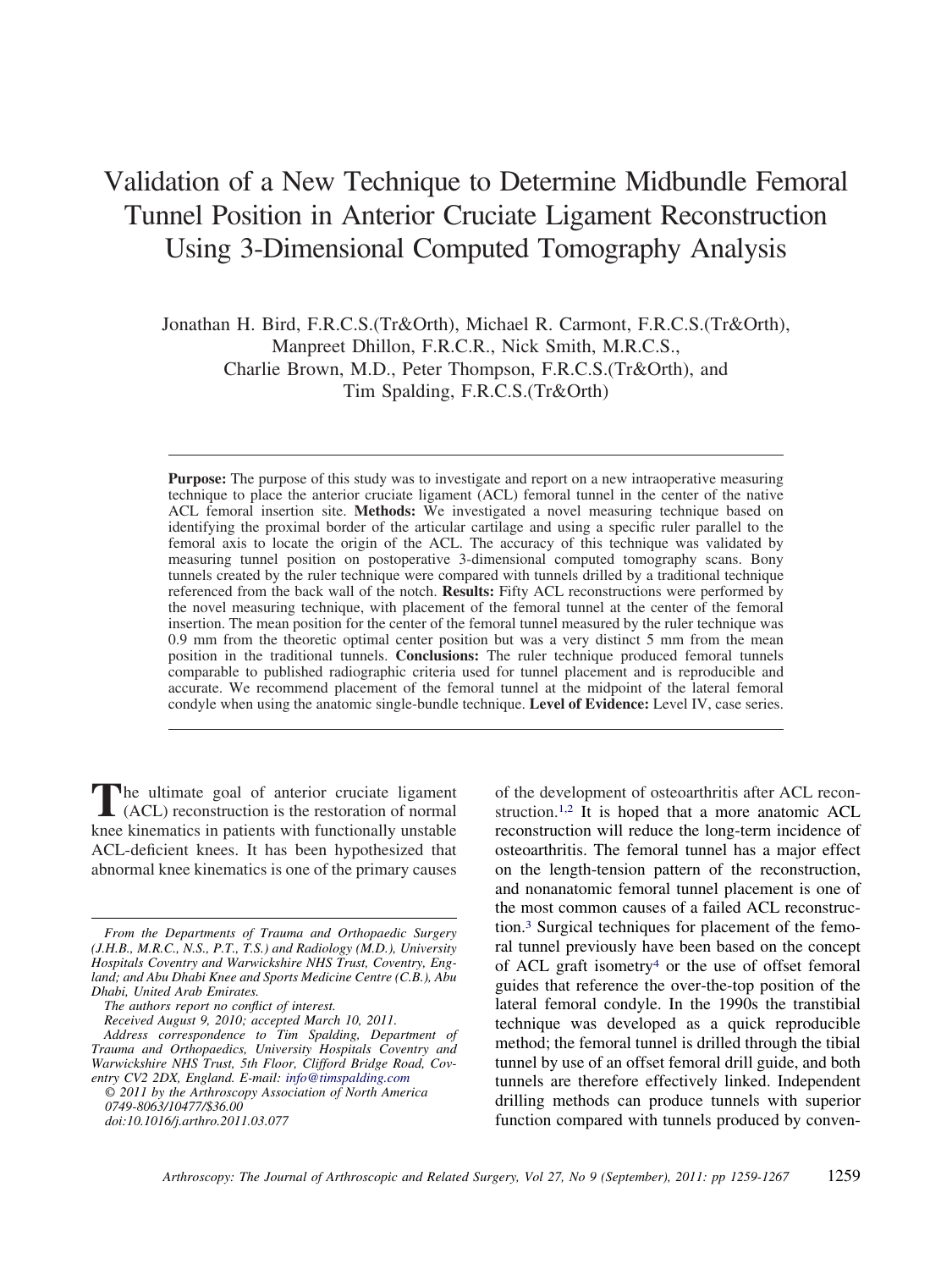

FIGURE 1. Lateral wall of intercondylar notch showing lateral intercondylar and lateral bifurcate ridges together with origins of anteromedial (AM) and posterolateral (PL) bundles. (Reprinted with permission.<sup>10</sup>)

tional transtibial drilling methods.<sup>5</sup> Transtibial tunnel drilling has been shown to produce a high nonanatomic femoral tunnel that is located outside the native femoral ACL insertion site.<sup>6,7</sup> Recognition that transtibial tunnel drilling results in a nonanatomic vertically oriented femoral tunnel has led to increasing interest in surgical techniques that position the femoral tunnel within the footprint of the native ACL.8-10

The native ACL femoral insertion site is located along osseous landmarks on the posterior aspect of the medial wall of the lateral femoral condyle, that is, the lateral intercondylar and bifurcate ridges (Fig 1).<sup>10</sup> Identification of these ridges has been shown to be an accurate and reliable method to locate the native ACL femoral insertion site and the true entry point for the femoral tunnel.<sup>9</sup> The presence of these ridges is variable, however, and they may not be seen.<sup>11</sup> Identification of the lateral intercondylar ridge has been described in 100% of 60 knees at arthroscopy and the bifurcate ridge in 82% in one series<sup>10</sup> and 88% and 48%, respectively, in another.<sup>12</sup>

In the absence of consistent intraoperative visualization, knee surgeons have used a variety of methods, such as preoperative and intraoperative radiographic images, computer navigation, and arthroscopic measuring devices with triangulation, to locate the native ACL femoral insertion site.<sup>13-16</sup> Radiological techniques use the Bernard-Hertel radiographic quadrant method on a true lateral image to define the insertion point of the ACL.<sup>17</sup> This requires an intraoperative true lateral view on an image intensifier; though accurate, this adds to the complexity and cost of the procedure, making its use potentially unpopular. Three-dimensional (3D) computed tomography (CT) has been used to validate femoral tunnel position postoperatively.<sup>18-20</sup> Kaseta et al.<sup>21</sup> noted that the center of the ACL was within 2 mm of an arthroscopic reference point located at the junction of a line drawn distally from the most proximal corner of the articular margin on the lateral wall of the notch and a perpendicular line drawn to the most posterior point of the condyle.

Double-bundle ACL reconstruction has been developed in an attempt to improve rotational stability and restore more normal kinematics to the knee. Biomechanical and some early clinical studies have shown promising results when double-bundle techniques have been compared with traditional techniques.<sup>22-27</sup> Notably, a recent review by van Eck et al.<sup>22</sup> has questioned how many double-bundle studies are truly anatomic. In addition, the double-bundle surgical technique is complex, as well as more time-consuming and technically difficult, precluding its widespread acceptance and adoption by ACL surgeons. In the smaller knee, double-bundle ACL reconstruction can even lead to a nonanatomic position.<sup>28</sup> On the basis of clinical studies, placement of a single-bundle graft in the midbundle position of the femoral footprint has been advocated.<sup>29</sup>

The purpose of this study was to investigate and report on a new intraoperative measuring technique to locate the center of the ACL femoral insertion site, as well as to validate the method by use of postoperative 3D CT scans comparing the tunnel position with published radiographic measurements and with our previous anteromedial (AM) portal surgical technique using an offset guide. Our hypothesis was that the midcondylar measuring technique would reproduce the midbundle position on the wall of the lateral femoral condyle and be an accurate method for placing an anatomic single-bundle femoral tunnel during ACL reconstruction.

#### **METHODS**

Fifty-five consecutive, functionally unstable, ACLdeficient patients underwent ACL reconstruction by use of a femoral tunnel in the anatomic position on the medial wall of the lateral femoral condyle with the described technique. CT scans were performed postoperatively, and reconstructive images were used to measure the tunnel position as referenced from the posterior aspect of the lateral femoral condyle and the roof of the intercondylar notch. The precise details of the anatomic technique and CT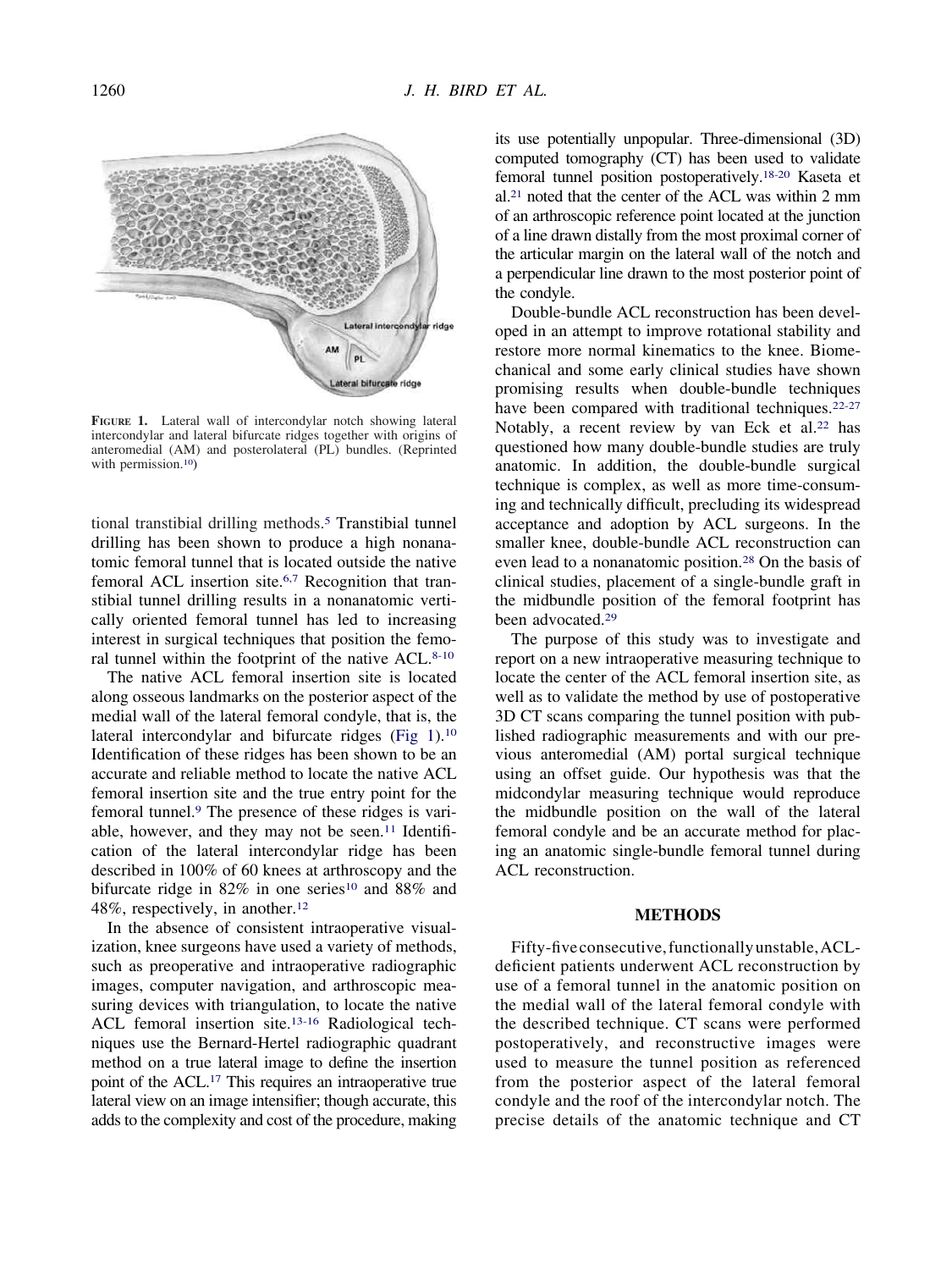analysis are described later. These patients comprised the anatomic group.

CT analysis was performed in an additional 16 patients in whom the femoral tunnel had been located by use of a 5-mm offset jig referenced from the posterior wall of the notch, comprising the traditional group. This group consisted of patients who had undergone surgery more than 6 months previously with good clinical results and who were seen for routine follow-up or for unrelated reasons, thereby forming a representative sample for the determination of tunnel position in patients before the introduction of the new technique.

In both groups we prepared tunnels for insertion of the graft using an EndoButton fixation device (Smith & Nephew, Andover, MA) on the femur and an interference fit screw on the tibia applied with the use of a tensioner system (ExtraLok screw and SE tensioner; Linvatec, Largo, FL).

#### **Anatomic Operative Technique**

The patient is placed supine on the operating table. Ipsilateral semitendinosus and gracilis tendons are harvested and prepared into a 4-strand graft by use of a whip stitch.

Three arthroscopic portals are then made in the knee to allow optimal vision and instrumentation.<sup>30</sup> A high anterolateral (AL) portal is made at the level of the inferior pole of the patella, adjacent to the lateral border of the patellar tendon. A high AM visualization portal is inserted at the level of the inferior pole of the patella, adjacent to the medial border of the patellar tendon. Finally, an accessory anteromedial (AAM) portal is located inferior and medial to the AM portal, just above the level of the medial meniscus.<sup>31</sup> This portal is made under direct vision to avoid damage to the medial meniscus.

The notch is prepared by use of an arthroscopic shaver device to remove scar tissue and the remaining ACL stump, with care taken to preserve the bony anatomy (Fig 2A). A radiofrequency probe (MultiVac 50; ArthroCare, Austin, TX) is then used to remove the residual ACL stump and to identify the proximal margin of the articular cartilage as a specific reference point.



FIGURE 2. (A) Lateral wall of intercondylar notch viewed from AM portal. The main bulk of the ACL has been removed. Additional soft tissue has yet to be removed with the radiofrequency probe. (B) The ruler is positioned on the side wall of the notch with the end at the proximal border of the articular margin deep in the notch. The shallow/distal end of the ruler measures 22 mm. (C) A microfracture pick marks the midpoint of the side wall at 11 mm, on the visible bifurcate ridge and below and posterior to the intercondylar ridge. (D) The guidewire is positioned at the mark, before flexion of the knee to 120°. (E) The EndoButton drill is hooked onto the lateral wall of the femur measuring 50 mm, indicating that the true length of the tunnel is 40 mm. (F) The ACL reamer is drilled to 35 mm allowing for turning or flipping of the EndoButton when inserted. (G) The resultant femoral tunnel in midposition with the knee repositioned at 90° of knee flexion. (H) The final view of the ACL graft viewed through the AM portal.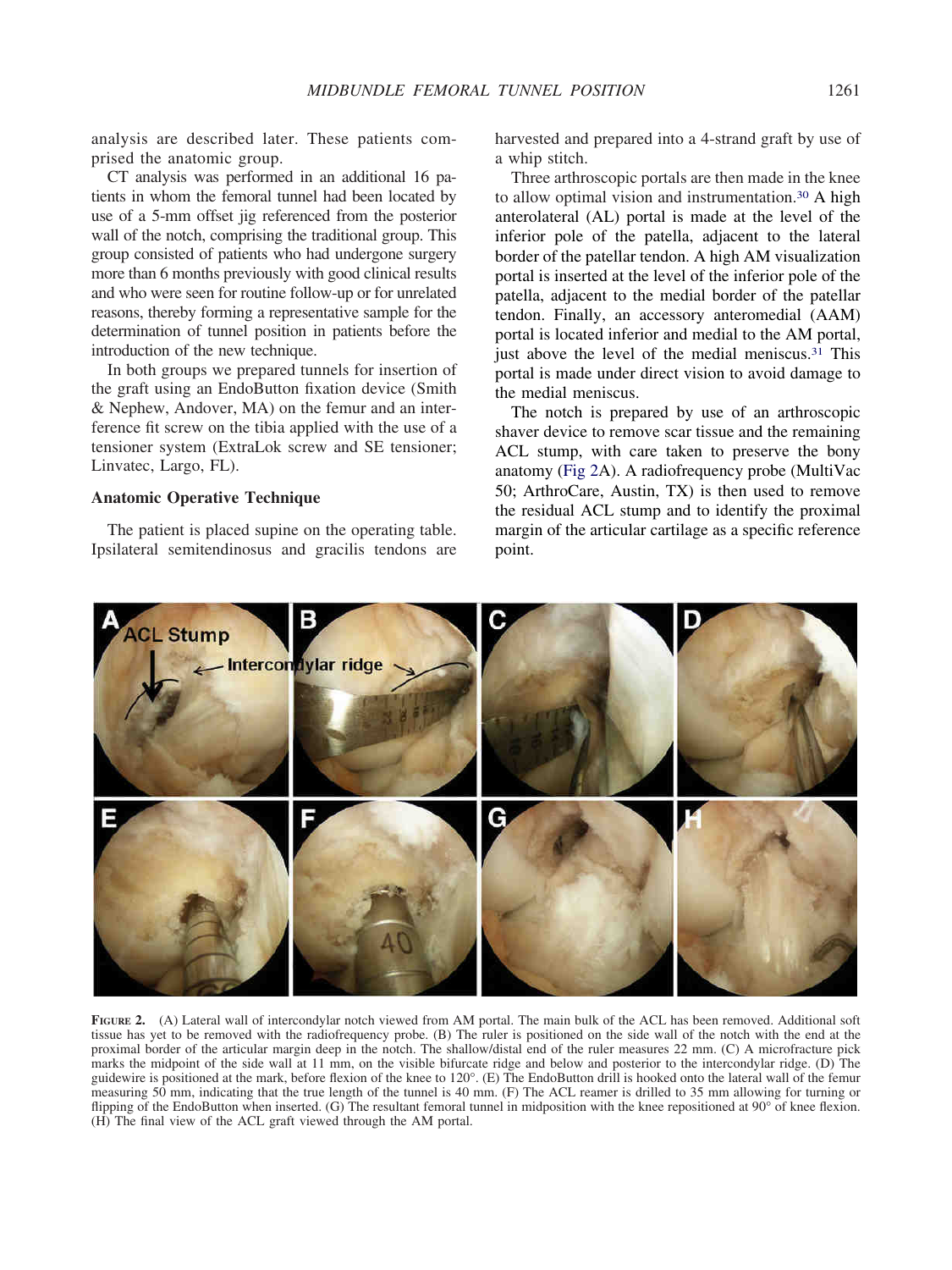A 6-mm-wide arthroscopic ruler (Smith & Nephew) curved to shape is inserted through the AL portal, placed against the lateral wall of the notch, and viewed through the high AM portal. Ensuring that the knee is flexed to  $90^\circ$ , the surgeon positions the tip of the ruler deep<sup>32</sup> in the notch at the identified and prepared junction of the proximal articular margin and the femur (Fig 2B). This is slightly lower on the arthroscopic view or more posterior anatomically than the "over-the-top" point. The length of the femoral condyle from deep in the notch to shallow (anatomically proximal to distal) is then measured on the "high" side of the ruler, and the midpoint is marked with a microfracture awl inserted through the AAM portal (Fig 2C). The height of the entry point is determined by the diameter of the tunnel. We aim to leave a 2-mm bridge of bone between the tunnel wall and the articular margin on the low (anatomically posterior) aspect of the notch. This usually corresponds to the top edge of the arthroscopic ruler. A drill-tip guidewire with an eye in the opposite end is inserted through the AAM portal and tapped 2 to 3 mm into the mark (Fig 2D); the knee is then flexed to  $120^\circ$ , and the guidewire is drilled out through the lateral condyle and skin. The wire is over-drilled with the 4.5-mm EndoButton drill and the length measured by hooking the drill part of the EndoButton drill on the lateral cortex and deducting 10 mm from the measurement viewed with the arthroscope (Fig 2E). An appropriately sized drill is then used to create the femoral tunnel, with care taken not to scuff the articular surface of the medial femoral condyle (Fig 2F). The resulting femoral tunnel can be visualized at the midbundle position with the knee repositioned at  $90^{\circ}$  of knee flexion. A lead suture is passed into the mouth of the tunnel (Fig 2G).

The exit point of the tibial tunnel into the knee is referenced from just anterior to the posterior rim of the anterior horn of the lateral meniscus, within the midpoint of the tibial footprint.<sup>30,33</sup> An increased jig angle of 50° may be required to produce a tibial tunnel that is adequate in length for the fixation screw. The lead suture is pulled down through the tibial tunnel, and the graft is passed through the knee and looped through an appropriate EndoButton (usually 15 mm). The graft is fixed in the tibia with the knee in extension by use of an interference screw (Fig 2H).

# **Traditional Operative Technique**

In the traditional technique the center of the femoral tunnel is located by use of a 5-mm offset jig (Linvatec) inserted through the AM portal. The notch is cleared of soft tissue with a shaver, and the over-the-top position is identified deep in the notch. The 5-mm offset jig is positioned in this space and the knee bent to  $120^\circ$ . The guidewire is then inserted as dictated by the jig and the tunnel drilled while the surgeon is viewing from the AL portal at a 9:30 or 2:30 clock-face position.<sup>34</sup> A lead suture is passed in preparation for the ACL graft, and the knee is brought back to  $0^\circ$ .

# Radiographic 3D CT Scan Analysis

Between 6 and 12 weeks after surgery, a 3D CT scan was obtained with a slice acquisition thickness of 1.25 mm. The scan was then oriented into a true lateral position so that both condyles were superimposed and the medial femoral condyle was removed. The center of the femoral tunnel was determined by use of the grid system described by Bernard and Hertel.<sup>17</sup> The grid was positioned so that the superior arm was against the roof of the notch corresponding to the Blumensaat line and the posterior section was against the posterior aspect of the lateral femoral condyle. The location of each tunnel on this grid was recorded and expressed as coordinates along the Blumensaat line from proximal to distal and



FIGURE 3. Sagittal section through the intercondylar notch showing the lateral wall to which the grid of Bernard and Hertel<sup>17</sup> has been applied.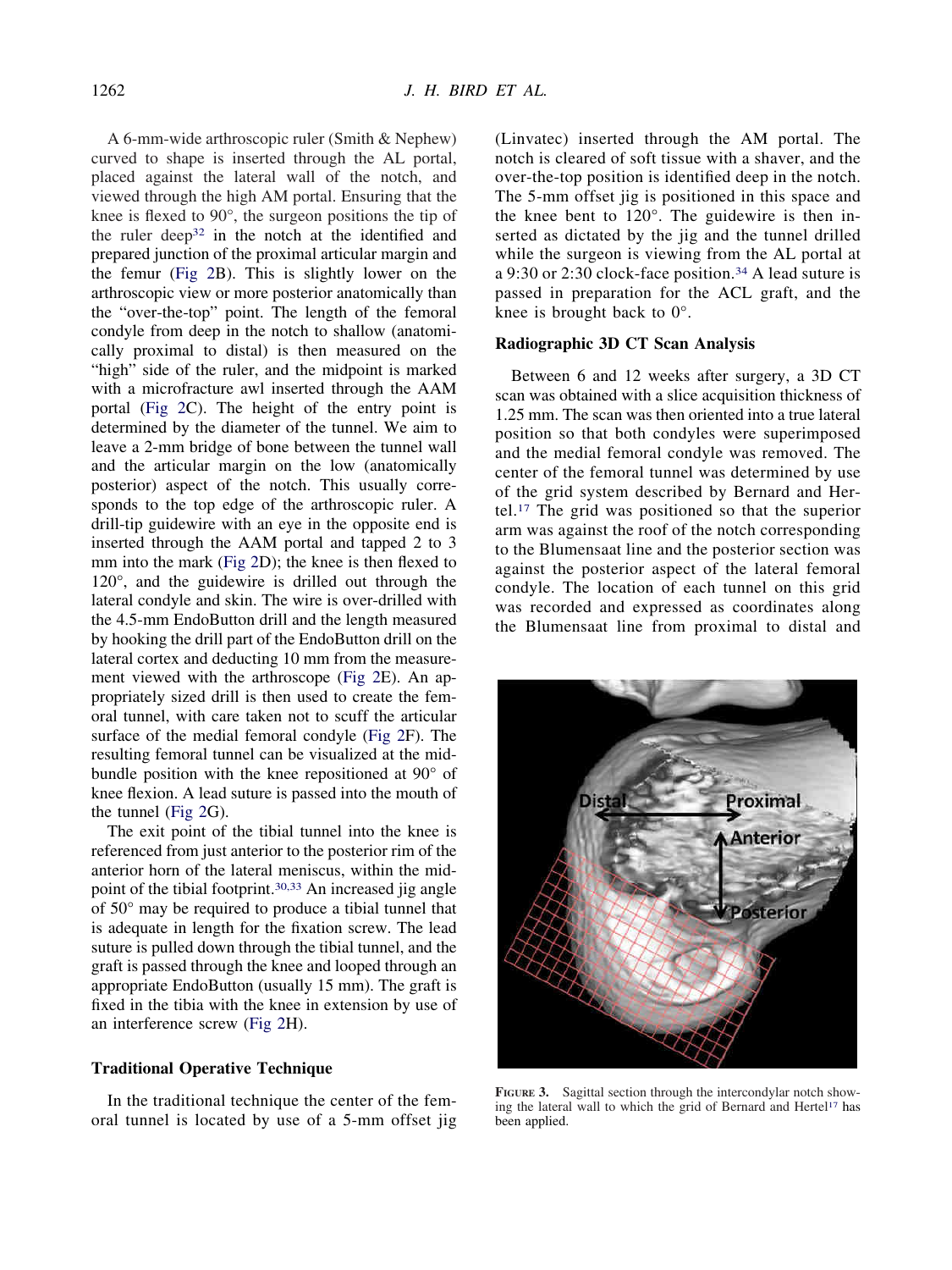along the opposite axis for anterior to posterior (Fig. 3). The mean positions for the anatomic group and the traditional group were then calculated and related to the optimal position. We determined this optimal position by using the mean coordinates reported by previous authors (Table 1).<sup>16,17,20,32,35,36</sup> This put the mean midbundle position at a point at 28% on the proximal-to-distal axis and 35% on the perpendicular axis.

Statistical analysis of the distance from the center of the tunnel to the ideal literature point was performed with the Mann-Whitney  $U$  test for independent, continuous data and analyzed with SPSS software (SPSS, Chicago, IL).

# **RESULTS**

There were 55 patients in the anatomic group operated on between September 2009 and April 2010. Five patients in this group did not attend their CT scan appointments and so were excluded. This left a total of 50 patients. Sixteen patients undergoing ACL reconstruction by the traditional technique were also evaluated. The mean patient age at surgery was 30 years (range, 16 to 66 years) in the anatomic group and 33 years (range, 21 to 62 years) in the traditional group. There were 38 male and 12 female patients in the anatomic group and 15 men and 1 woman in the traditional group. Overall, there were 28 right and 22 left knees in the anatomic group and 11 right and 5 left knees in the traditional group.

The positions of the femoral tunnels in the anatomic group are shown in Fig 4, and the positions in the

TABLE 1. Coordinates of Ideal Position of ACL Insertion on Grid of Bernard and Hertel<sup>17</sup> Reported in Literature

|                                  | Depth |      |                           | Height |           |            |
|----------------------------------|-------|------|---------------------------|--------|-----------|------------|
|                                  |       |      | AMB PLB Mean AMB PLB Mean |        |           |            |
| Study                            |       |      |                           |        |           |            |
| Colombet et al. <sup>36</sup>    | 26.4  |      | 32.3 29.35 25.3           |        |           | 47.6 36.45 |
| Zantop et al. $32$               | 18.5  |      | 29.3 23.9 22.3 53.6 37.95 |        |           |            |
| Tsukada et al. <sup>16</sup>     | 25.9  | 34.8 | 30.35                     |        | 17.8 42.1 | 29.95      |
| Yamamoto et al. <sup>35</sup>    | 25    | 29   | 27                        | 16     | 42.       | 29         |
| Bernard and Hertel <sup>17</sup> |       |      | 24.8                      |        |           | 28.5       |
| Forsythe et al. <sup>20</sup>    | 21.7  | 35.1 | 28.4                      | 33.2   | 55.3      | 44.25      |
| Mean across studies              |       |      | 27.3                      |        |           | 34.35      |
|                                  |       |      |                           |        |           |            |

NOTE. Data represent percentage by depth (deep to shallow) and lateral wall height (high to low) measured on the grid.

Abbreviations: AMB, anteromedial bundle; PLB, posterolateral bundle.



FIGURE 4. Distribution of midtunnel points of femoral tunnels with anatomic technique.

traditional group are shown in Fig 5. The mean position of the femoral tunnel in each group is shown in Fig  $6.$ 



FIGURE 5. Distribution of midtunnel points of femoral tunnels with traditional method.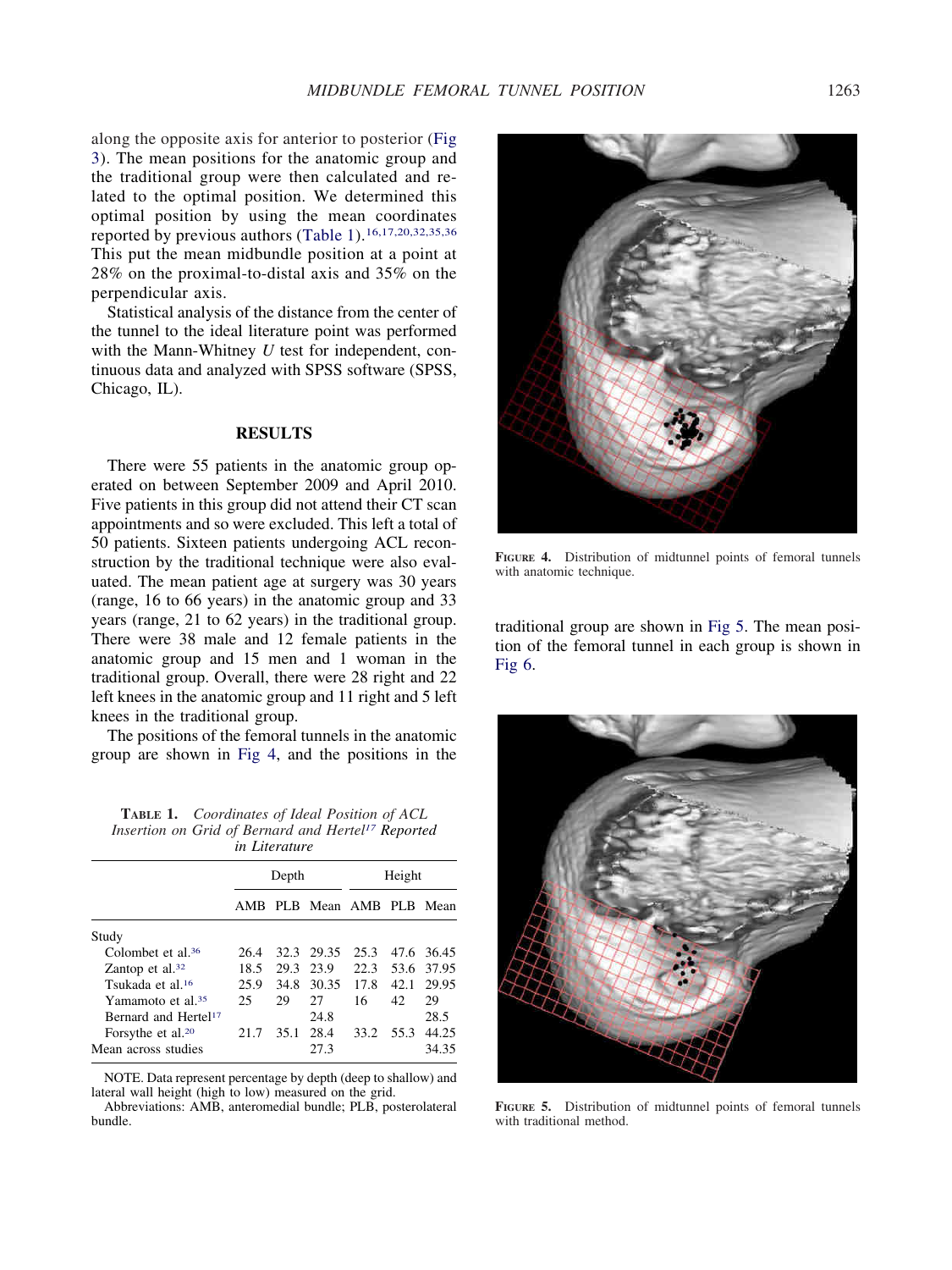

FIGURE 6. Mean positions of femoral tunnels with both the anatomic (green 30,35) and traditional (yellow 30,17) methods compared with the optimal mean position from the literature (blue 28,35). These coordinates represent the percentage depth of AP depth and lateral wall height.

The distance between the anatomic tunnels (5.95) units) was significantly closer to the ideal literature point than in the traditional group (16.17 units) ( $P \le$  $.001$ ).

Although we have not measured this in each patient, the distance from the mean position in the anatomic group to the optimal position (Table 1) was 0.9 mm compared with 5 mm in the traditional group in a male patient with an average-sized femur.

## **DISCUSSION**

We have described a new technique to reliably position the femoral tunnel in the midbundle position of the ACL insertion on the lateral wall of the intercondylar notch. An arthroscopic ruler is used to measure the depth of the lateral wall, and the tunnel is drilled at the midpoint of this line. Quantification of the center of the resulting tunnel on specific 3D CT scan reconstructions has shown that the technique reproducibly places the tunnel close to the anatomic center of the insertion as defined radiographically<sup>18-20</sup> by use of the grid method popularized by Bernard and Hertel.<sup>17</sup> When we compared this anatomic position with the position determined using a 5-mm offset guide inserted through the AM portal and into the over-the-top position, there was a substantial difference in tunnel location.

The anatomic insertion of the anteromedial and posterolateral bundles of the ACL on the femur is now well-defined. Fibers attach posterior to the intercondylar ridge, and the 2 bundles are separated by the bifurcate ridge in most, but not all, patients. This places the center of the insertion lower or anatomically more distal and anterior than previously thought. The philosophy of ACL reconstruction has recently been restated to emphasize the requirement to reproduce as much of the anatomic native insertion as possible, thereby restoring anatomy.<sup>37,38</sup> Double-bundle reconstruction techniques have shown improved anterior laxity<sup>26</sup> and improved pivot-shift testing<sup>23,24</sup> in addition to improved biomechanical outcome.<sup>25</sup> In addition, double-bundle reconstruction by use of an anatomic posterolateral bundle has been shown to more closely restore normal knee kinematics.<sup>27</sup> Recently, anatomic single-bundle reconstruction techniques have shown similar kinematic control of knee rotation and anterior displacement to doublebundle techniques.<sup>39,40</sup> This simpler single-bundle technique has a strong appeal over more complicated techniques for double-bundle reconstruction.

Various methods of locating the anatomic footprint of the ACL have been described. Radiographically, the grid method has been extensively used, and we based our reference target point on the mean of 6 articles quantifying the bundle position in varying numbers of cadaveric knees<sup>16,17,20,32,35,36</sup> (Table 1). Though developed as quantification for tunnel position on radiographs, the grid method can also be applied intraoperatively with fluoroscopy,<sup>15</sup> but this may not be considered practical in some institutions. Other authors have described arthroscopic measurements to describe the drilling points for the ACL bundles, of which the Watanabe technique has been considered the best (Fig 7).<sup>16,41</sup> In this technique arthroscopic reference points are established at the overthe-top position and the anterior notch outlet point, and the center of the 2 bundles is defined as a proportion of the distance between these points along a line parallel to the femoral axis. Bedi and Altchek<sup>29</sup> described the footprint technique of placing the guide pin in the center of the femoral footprint after dissection, but unfortunately, their tunnel positions are not fully defined. The reference points seem to rely on being able to identify the footprint accurately, which may not be clear in the longstanding ACL-deficient knee.<sup>29</sup>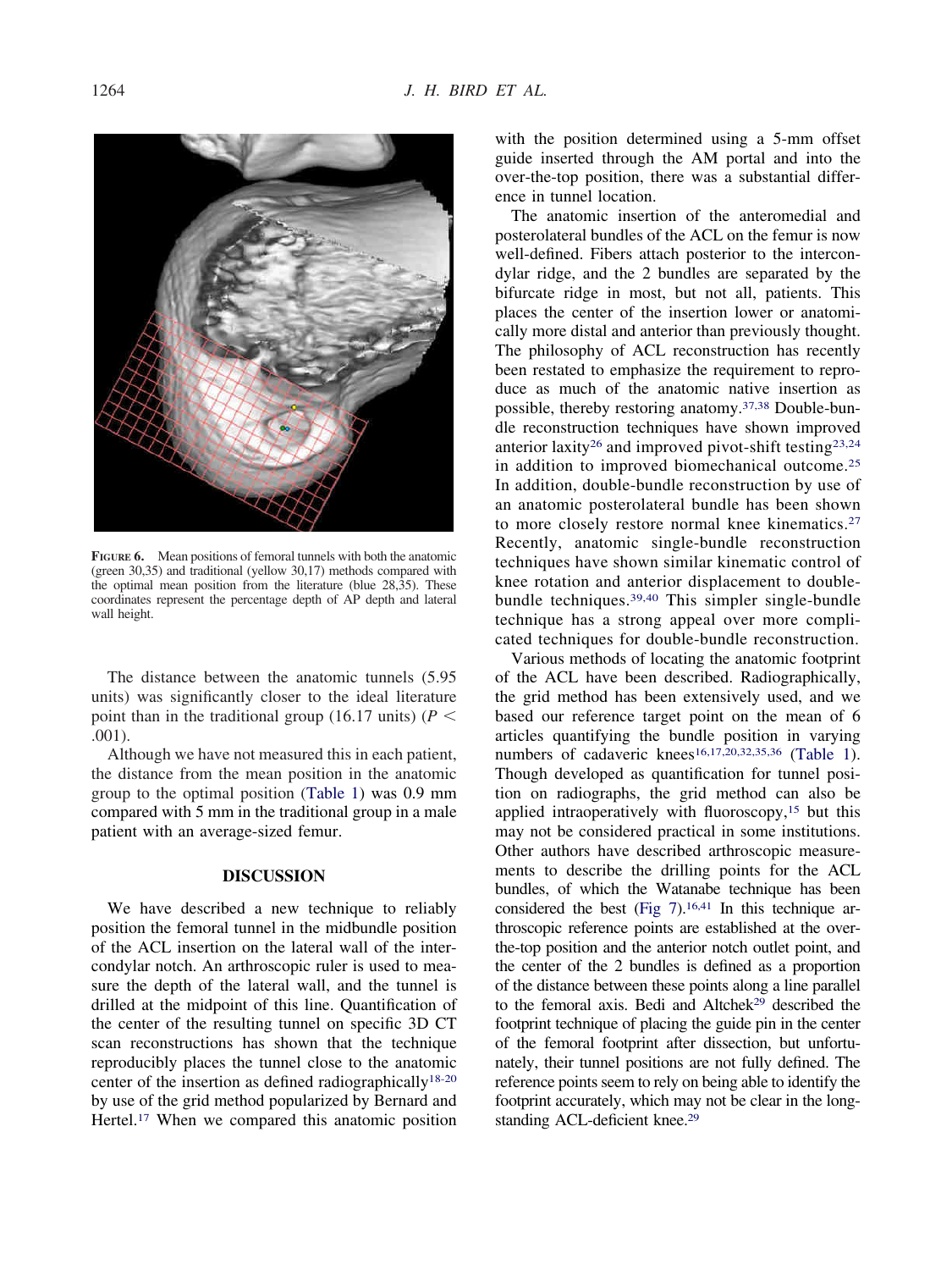

FIGURE 7. Watanabe method for determining tunnel position. The position is expressed as a proportion of lateral wall depth from point A to point O and lateral wall height from point I to point O. (PL, posterolateral.) (Reprinted with permission.<sup>16</sup>)

In choosing a technique to locate where to place the guidewire for drilling the femoral tunnel, the true ideal method may be to accurately delineate the intercondylar and bifurcate ridges, but the process of ablating the tissue is time-consuming and the ridges can sometimes be difficult to visualize.<sup>11</sup> Our technique is based on the observation reported by Kaseta et al.<sup>21</sup> in their study on the difficulty of reaching the anatomic center of the femoral insertion by drilling through the tibial tunnel. The anatomic center was reported to be 2 mm from an arthroscopic reference point, defined as the intersection of a line drawn distally from the most proximal border of the articular cartilage on the lateral wall of the notch and a perpendicular line drawn to the most posterior point of



FIGURE 9. Close-up of cadaveric specimen reported by Watanabe et al.<sup>41</sup> showing anatomic landmarks on lateral wall of notch including origin of AM and posterolateral (PL) bundles. The white line and cross represent the application of the ruler based on the junction of the articular margin proximally and the articular cartilage distally. Positioning at 50% along this line puts the tunnel in the midbundle position. (Reprinted with permission.<sup>16</sup>)

the condyle.<sup>21</sup> When the center of the femoral insertion of the ACL is marked in a cadaver where the femur has been split in the mid-sagittal plane and a ruler laid over the sidewall, simulating the arthroscopic measurement with the knee at 90° of flexion, then the midbundle position is clearly seen to lie at the 50% mark along the measurement from proximal to distal (Fig 8).

If a white line representing the ruler is superimposed on the photograph of the cadaveric specimen reported by Watanabe et al.<sup>41</sup> showing the anatomic landmarks on the lateral wall of the notch, then positioning at 50% along this line puts the tunnel in the midbundle position (Fig 9).

The advantage of the currently reported technique is that it produces an accurate midfootprint placement of the femoral tunnel. The technique is readily teachable and reproducible with a close grouping of the measured points on the overall grid placed on the cutaway 3D reconstruction scan image.



FIGURE 8. Application of measurement method to lateral wall of a cadaveric specimen. The midposition of the lateral femoral condyle corresponds to the middle of the ACL insertion with the knee at 90° of flexion.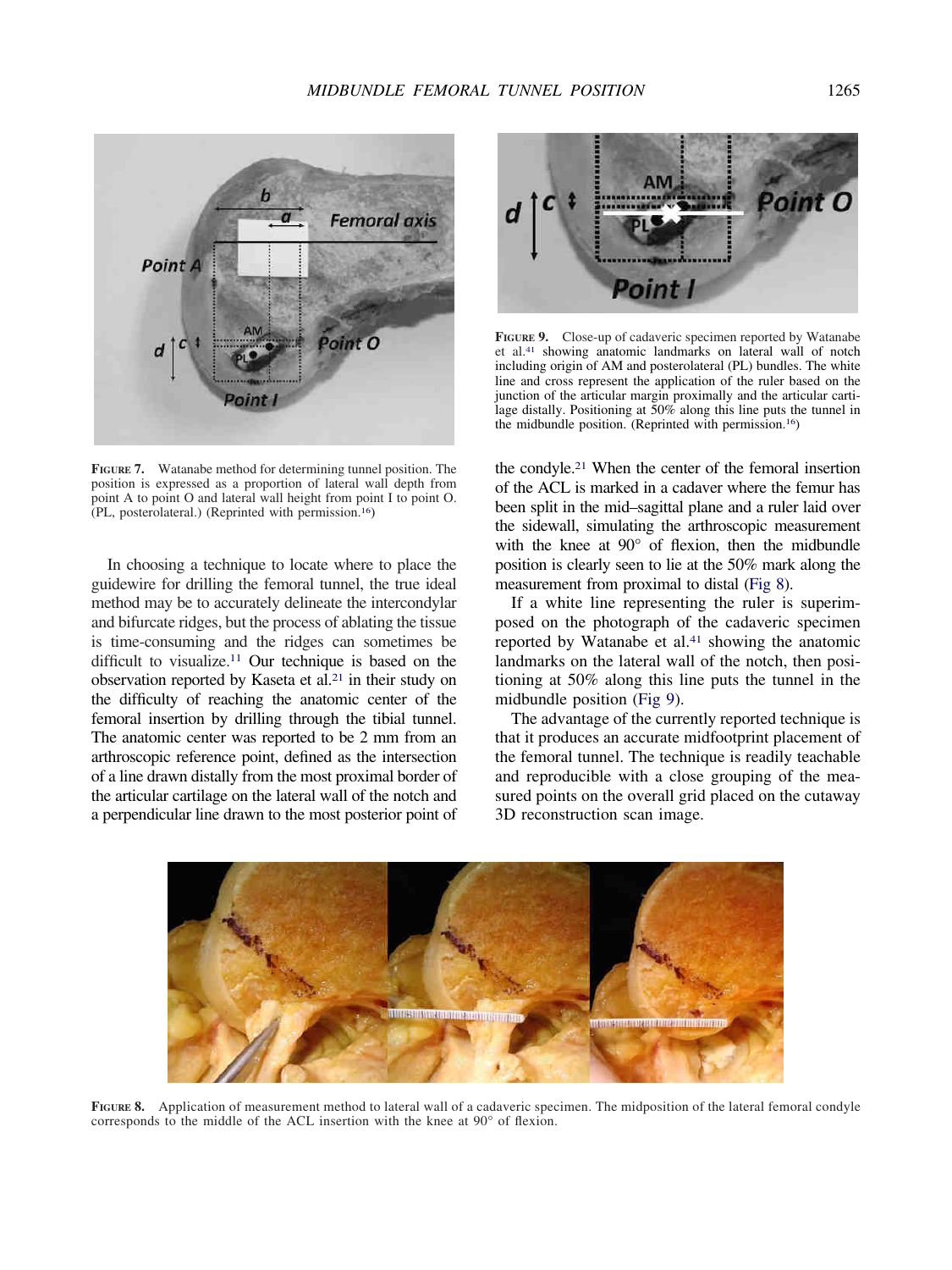

FIGURE 10. AM portal view of lateral wall showing intercondylar ridge (A) and bifurcate ridge (B). The microfracture pick hole at the midportion of the lateral condyle lies on the bifurcate ridge.

The disadvantage of the method is that, like all new techniques, there is a learning curve. The first difficulty is related to visualization through the high AM portal and drilling through a low AAM portal. The technical difficulties of this AM portal drilling approach have been well-discussed.<sup>42,43</sup> Use of 2 AM portals and 1 AL portal requires the help of a skilled assistant or scrub nurse. For marking the drill position, a microfracture pick is inserted through the AAM portal while the ruler is inserted through the AL portal, with visualization through the arthroscope in the high AM portal.<sup>30</sup> Instrument crowding can be a significant issue, and we advocate appropriate positioning of the patient on the operating table and use of wide arthroscopic portals to allow unobstructed passage of instruments. The ruler accurately measures the proximal/distal position of the guide pin but does not determine the posterior/anterior position. The ruler that we use is 6 mm wide, which allows easy passage into the knee without obstructing the view of the proximal border of the articular cartilage margin, which is the proximal reference point. Provided that there is approximately 2 mm of bone showing on the sidewall of the notch below the ruler with the knee at  $90^\circ$ , the position is likely to be correct (Fig 10).

Another criticism is that in this study we routinely cleared the sidewall of the notch of soft tissue by radiofrequency coblation to try to accurately identify the anatomic landmarks. This may have an effect on functional outcome because retaining soft tissue has been shown to be relevant for post-reconstruction proprioception.<sup>44,45</sup> Careful exposure of the articular margin of the lateral condyle may only be required in future reconstructions preserving proprioceptive soft tissues.

We have described a reproducible, precise, and accurate method of anatomic single-femoral tunnel placement on the wall of the lateral femoral condyle. This technique is readily teachable and easily learned. We believe that this method optimizes tunnel placement, conferring the biomechanical advantages of anatomic single-bundle placement without the technical difficulties of the double-bundle technique. The results in terms of clinical outcomes are awaited.

#### **CONCLUSIONS**

The ruler technique produced femoral tunnels comparable to published radiographic criteria used for tunnel placement and is reproducible and accurate. We recommend placement of the femoral tunnel at the midpoint of the lateral femoral condyle when using the anatomic single-bundle technique.

### **REFERENCES**

- 1. Lohmander LS, Englund PM, Dahl LL, Roos EM. The longterm consequences of anterior cruciate ligament and meniscus injuries: Osteoarthritis. Am J Sports Med 2007;16:323-329.
- $2<sub>1</sub>$ Andriacchi TP, Briant PL, Bevill SL, Koo S. Rotational changes at the knee after ACL injury cause cartilage thinning. Clin Orthop Relat Res 2006;442:39-44.
- 3. Kamath GV, Redfern JC, Greis PE, Burks RT. Revision anterior cruciate ligament reconstruction. Am J Sports Med 2011;  $39:199-217$
- 4. Zavras TD, Race A, Bull AM, Amis AA. A comparative study of "isometric" points for anterior cruciate ligament graft attachment. Knee Surg Sports Traumatol Arthrosc 2001:9:28-33
- 5. Steiner ME, Battaglia TC, Heming JF, et al. Independent drilling outperforms conventional transtibial drilling in anterior cruciate ligament reconstruction. Am J Sports Med 2009; 37:1912-1919.
- 6. Dargel J, Schmidt-Wiethoff R, Fischer S, et al. Femoral bone tunnel placement using the transtibial tunnel or the anteromedial portal in ACL reconstruction: A radiographic evaluation. Knee Surg Sports Traumatol Arthrosc 2009;17: 220-227.
- 7. Silva A, Sampaio R, Pinto E. Placement of femoral tunnel between the AM and PL bundles using a transtibial technique in single bundle ACL reconstruction. Knee Surg Sports Traumatol Arthrosc 2010;18:1245-1251.
- 8. Edwards A, Bull AM, Amis AA. The attachments of the anteromedial and posterolateral fibre bundles of the anterior cruciate ligament. Part 2: Femoral attachment. Knee Surg Sports Traumatol Arthrosc 2008;16:29-36.